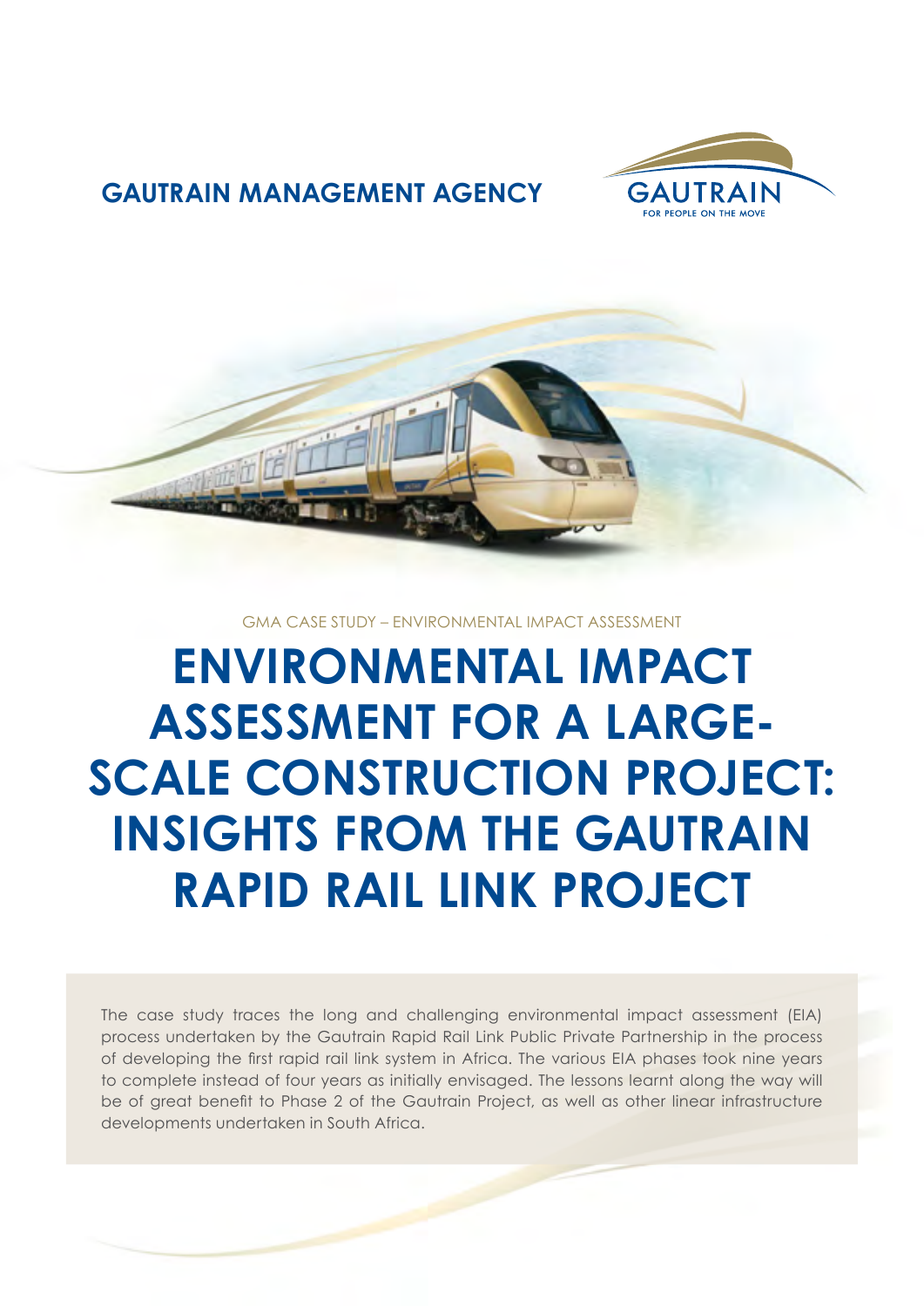# **HIGHLIGHTS**

### **THE CHALLENGE**

Implementing an EIA process within the framework of developing EIA legislation for a large Public Private Partnership (PPP) infrastructure project and the first rapid rail transport system in Africa proved to be challenging. The main factor compounding the challenge was the decision to undertake a detailed EIA process for the Gautrain Project before the appointment of the private partner in the PPP.

## **THE OUTCOME**

The EIA process for Gautrain Project was successfully concluded in that the necessary environmental authorisations were obtained for the Project. Obtaining the necessary environmental authorisations had cost and time implications for the Project. Valuable lessons were learnt in the process, which stand to benefit expansions of the Gautrain and other infrastructure developments, especially linear development projects.



### **1. HOW IT ALL STARTED**

Imagine you are looking at before-and-after aerial photographs of the Gautrain rail reserve area. Everything that was there had to make way for the Gautrain Rapid Rail Link Project: plants and animals, people's homes, corporate properties, heritage buildings. Every impact, biophysical as well as socio-economic, had to be assessed in an Environmental Impact Assessment (EIA) study.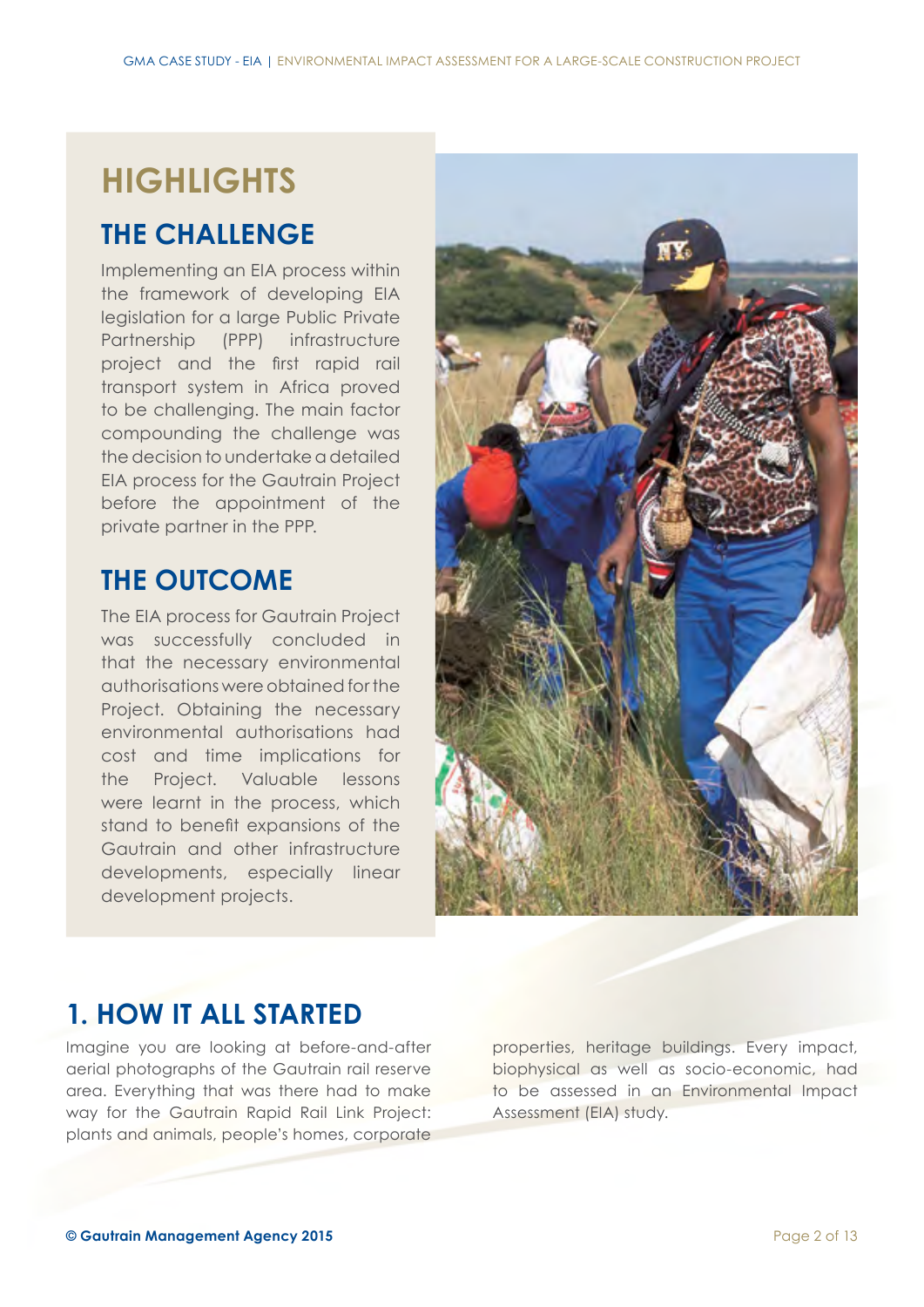At the very beginning of the Gautrain Project in 2001 the government appointed a team of independent EIA consultants, to undertake the complex EIA process. The team of consultants consisted of experts in the various aspects of environmental studies as well as the legislation governing EIA processes. EIA first became a legal requirement in South Africa in 1997 when the first EIA regulations were published under the Environment Conservation Act 73 of 1989.

The team was briefed on the envisaged scope and timelines of the Gautrain Project. It was one of the biggest Public Private Partnership (PPP) infrastructure projects and the first rapid rail link transport system to be implemented in Africa. It would link central Johannesburg, Pretoria, Sandton, Midrand, Centurion, Marlboro and Rosebank in Gauteng with the OR Tambo International Airport, and would include over 80 kms of railway line.

What the team did not know at that stage was that the EIA process would take much longer than expected, starting in late 2001 and continuing right up to 2009 – and that they would have to grapple with unforeseen obstacles, face many stops and starts, and redo much of the initial environmental impact assessment work.

### **2. FACING THE CHALLENGE**

Implementing an EIA process within the framework of newly emerging EIA legislation for one of the biggest Public Private infrastructure projects and the first rapid rail transport system in Africa is a challenging undertaking.

The case study traces the EIA process followed for the Gautrain Project from its initiation in 2001 – when the Gautrain Rapid Rail Link Project was given the go ahead following the completion of a detailed feasibility study, through to the completion of various portions of EIA work in 2009.

*"Good relationship management and hands-on involvement of senior Gautrans management personnel, such as Mr Jack van der Merwe and Mr Olaus van Zyl, proved to be key to the success of the EIA public participation process and ultimately the entire EIA process."*

*Catherine Warburton, Environmental Legal Advisor, Gauteng Provincial Government*

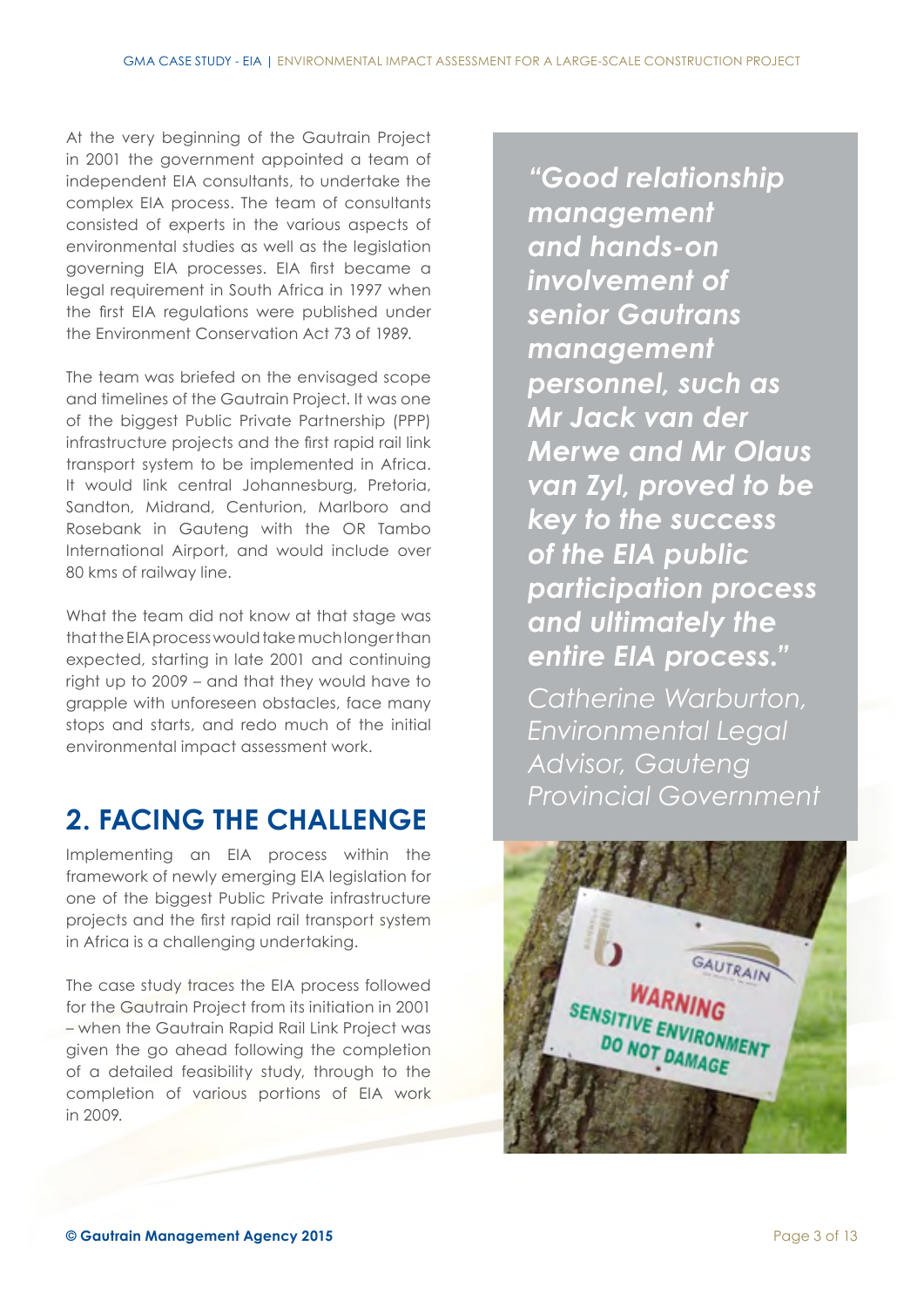Environmental impact assessment involves the assessment of the potential effects of a proposed project on the environment and the measures that could be implemented to mitigate the impacts of the project on the environment. The concept of environment, in the context of EIA, has a broad meaning. It includes everything in the natural environment that impacts on the fauna and flora, as well as all the aspects in the socio-economic and cultural environment that influence human health and well-being.

Many interested and affected parties (I&APs) were involved in the implementation of the EIA process for the Gautrain project.

- The National Treasury and the National Department of Finance, as the financiers of the Gautrain Project;
- The Gauteng Provincial Government (GPG) as the initiator of the Project and the public partner in the PPP Project;
- The then Gautena Department of Agriculture, Conservation and Environment (GDACE) as the government authority authorising EIA decisions;
- The then Gauteng Department of Public Transport, Roads and Works (GDPTRW, also



referred to as Gautrans) as the Gautrain proponent and applicant for EIA-based authorisations;

- The Concessionaire, the Bombela Consortium, from mid-2005 as the preferred bidder and then as the private partner in the PPP Project;
- The independent EIA consultant teams, appointed by the public and the private partners;
- EIA legal experts, appointed by the public and private partners to ensure EIA legal compliance;
- The Province Support Team (PST) appointed by the GPG to assist with the management of the development of the Project on behalf of the public partner; and
- Over 5500 affected public participants (individuals and organisations) consulted during the EIA process.

The Gautrain Management Agency (GMA) was appointed as a statutory agency to take over the task of running the Project from the PST at the beginning of the operational phase of the Project. The GMA was therefore not involved in the development period of the Project when the EIA work was conducted.

The following challenges are highlighted in the case study:

- Complexity of the EIA process;
- Development of the EIA legislative process;
- Timing of initial Gautrain EIA;
- Difficulties experienced with the transfer of environmental compliance responsibility to the Concessionaire;
- The Concession Agreement;
- Frequent changes in the Gautrain route alignment and designs;
- Comprehensive public consultation process;
- Disputes and litigation; and
- Protracted EIA process and cost implications.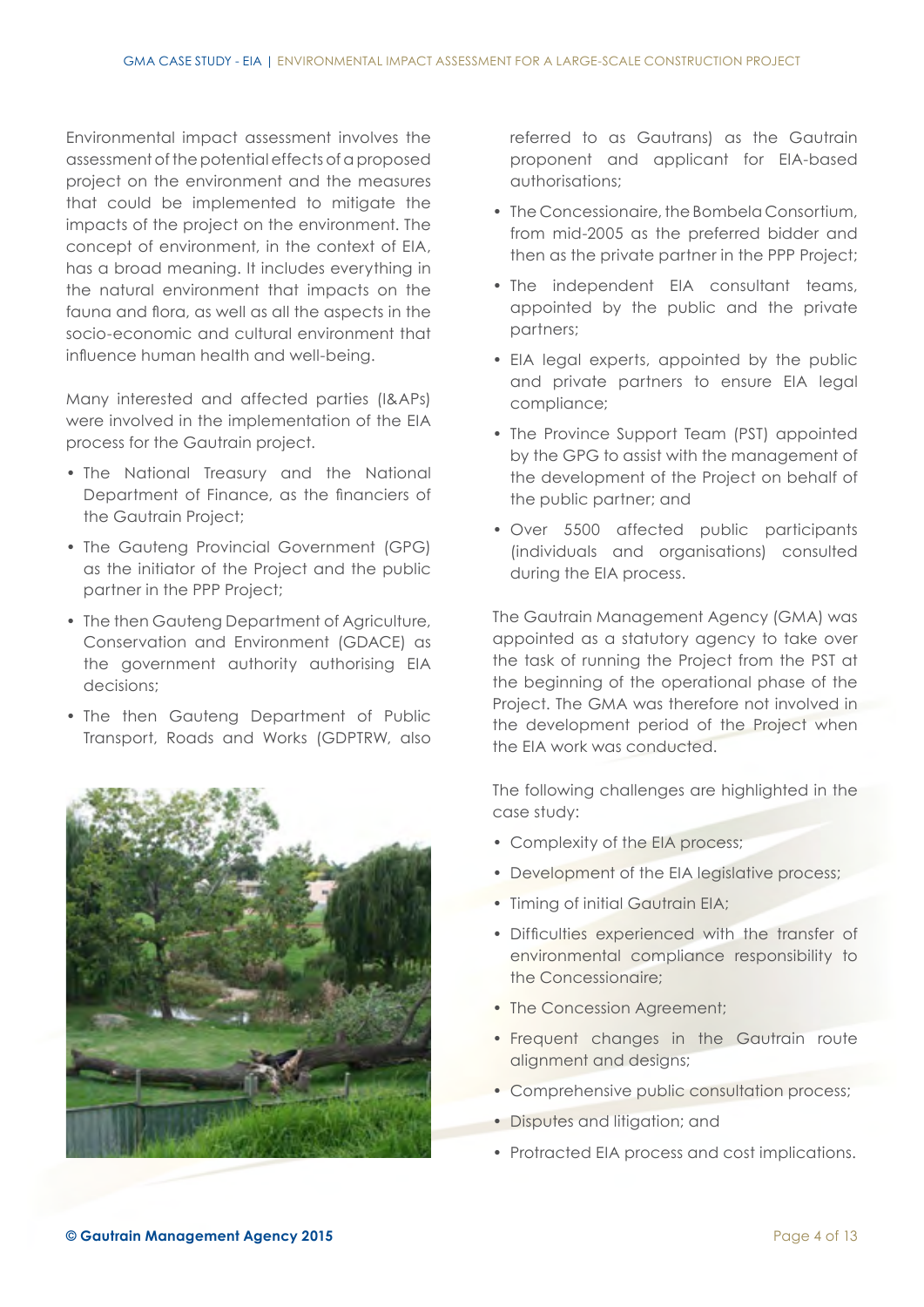### **3. GRAPPLING WITH THE ISSUES**

The EIA challenges faced by the Gautrain Project are discussed under separate headings in this section, but they are interlinked and should be read as a whole to give a complete picture.

#### Complexity of the EIA process

Under the best of circumstances, environmental impact assessment is a complex issue. This is because a wide variety of impacts have to be assessed in any infrastructural development. Impacts need to be studied and assessed on biophysical, cultural and socio-economic aspects. These include aspects such as flora and fauna, surface and groundwater, noise and vibration, air quality, land use planning, property values, environmental resource economics, heritage resources, socio-economics, traffic, and visual aspects.

The assessment process requires a complex network of procedures: studies by experts in the specific field, submission of reports to the authorities, consultations with the public, obtaining authorisations and permits and ensuring legal compliance.

Prescribed EIA procedures need to be followed in order to ensure compliance with EIA legislation. These generally include:

- A screening process and issue identification;
- A scoping process;
- An assessment process and submission of an EIA report;
- Specialist studies;
- Public participation; and
- Submission of an Environmental Management Programme or Plan (EMP).

Gautrans appointed a team of independent environmental specialists to investigate and identify the potential environmental impacts



of the Gautrain Project. The investigations included 20 different specialist social, economic, heritage, noise and vibration, legal and biophysical environmental studies. The Department of Public Transport, Roads and Works (GDPTRW, also known as Gautrans) appointed Bohlweki Environmental (Pty) Ltd as its independent environmental consultant, and, later on in the process, the Concessionaire, Bombela, appointed its own independent environmental consultants.

The EIA consultants appointed by Gautrans, divided the EIA process up into the following initial steps (as set out in the Gautrain EIA Executive Summary Report of 21 October 2002), which culminated in an Issues Report, rather than a Scoping Report. Developers could apply for exemption from the scoping process in terms of the initial EIA regulations, as discussed in the next section.

• The issues for investigation were identified by means of site surveys and inspections and consultations with specialists, the authorities, the public and key stakeholders, as well as a review of existing information and the relevant literature.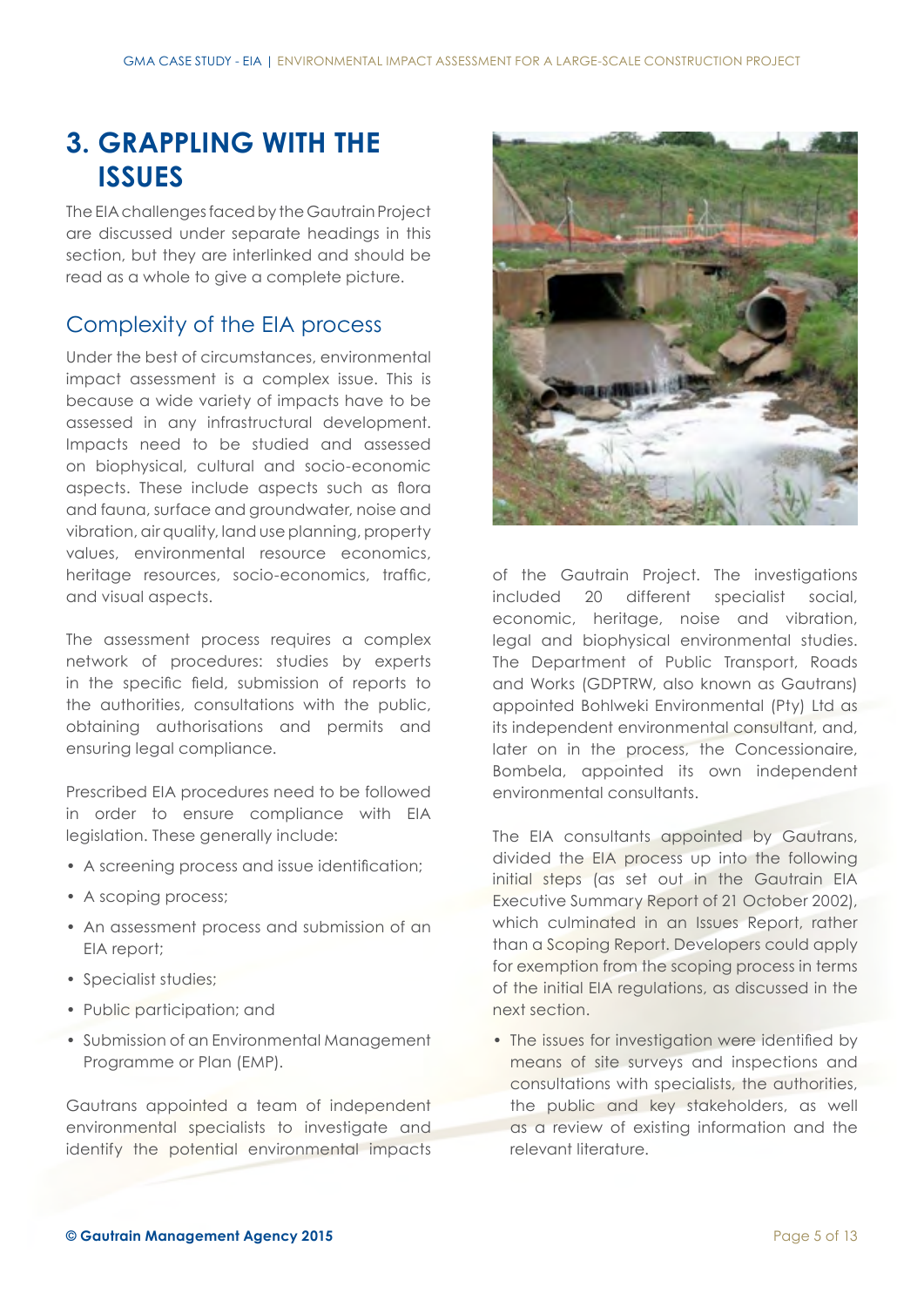- The findings in the case of each issue were synthesised to determine the significance of each issue.
- Each issue was then rated as low, medium or high, and described as positive, negative or neutral.
- The issues rated to be of medium to high significance received specific attention in the specialist studies undertaken during the EIA process.

Various alignment options or plans were published in each area for consultation at the initial stage of the EIA process. These were used to inform the Issues Report.

#### Development of the EIA legislative process

At the time when the first steps were taken to implement EIA for the Gautrain Project, the EIA legislative process was relatively new.

EIA was first introduced as a legal requirement in South Africa in the form of sections 21 and 22 of the Environment Conservation Act 73 of 1989 (the ECA). In September 1997, EIA regulations were made in terms of the EIA provisions contained in the Act, which set out the listed activities requiring EIA and the process requirements for EIA. In 1999, the National Environmental Management Act 107 of 1998 (NEMA) came into effect. While this Act repealed the Environment Conservation Act for the most part, the EIA regulations of 1997 still remained in force at the time. These then were the regulations that applied to the initial implementation of EIA in the Gautrain Project in 2001.

In 2006 the then Department of Environment Affairs and Tourism (DEAT) promulgated new EIA Regulations under NEMA, which replaced the initial EIA regulations. The new regulations were informed by the concept of Integrated Environmental Management (IEM) as provided for in Chapter 5 of NEMA and included a longer and more complex list of activities, which would trigger the requirement for an environmental authorisation, as well as more detailed procedural requirements for EIA. In 2010, another set of new EIA regulations again replaced the ones from 2006. The emerging nature of the EIA legislative process affected the Gautrain Project in several ways.

The ECA read with the EIA regulations formulated in 1997, which remained in place until 2006, contained a provision which allowed for the application for an exemption from the scoping process. As a result of being granted such an exemption, the Gautrain EIA did not include a full scoping process. However, the issues identification and reporting process mentioned above, fulfilled a similar function to that of scoping, which was to determine the aspects that needed to be assessed in the detailed EIA process.

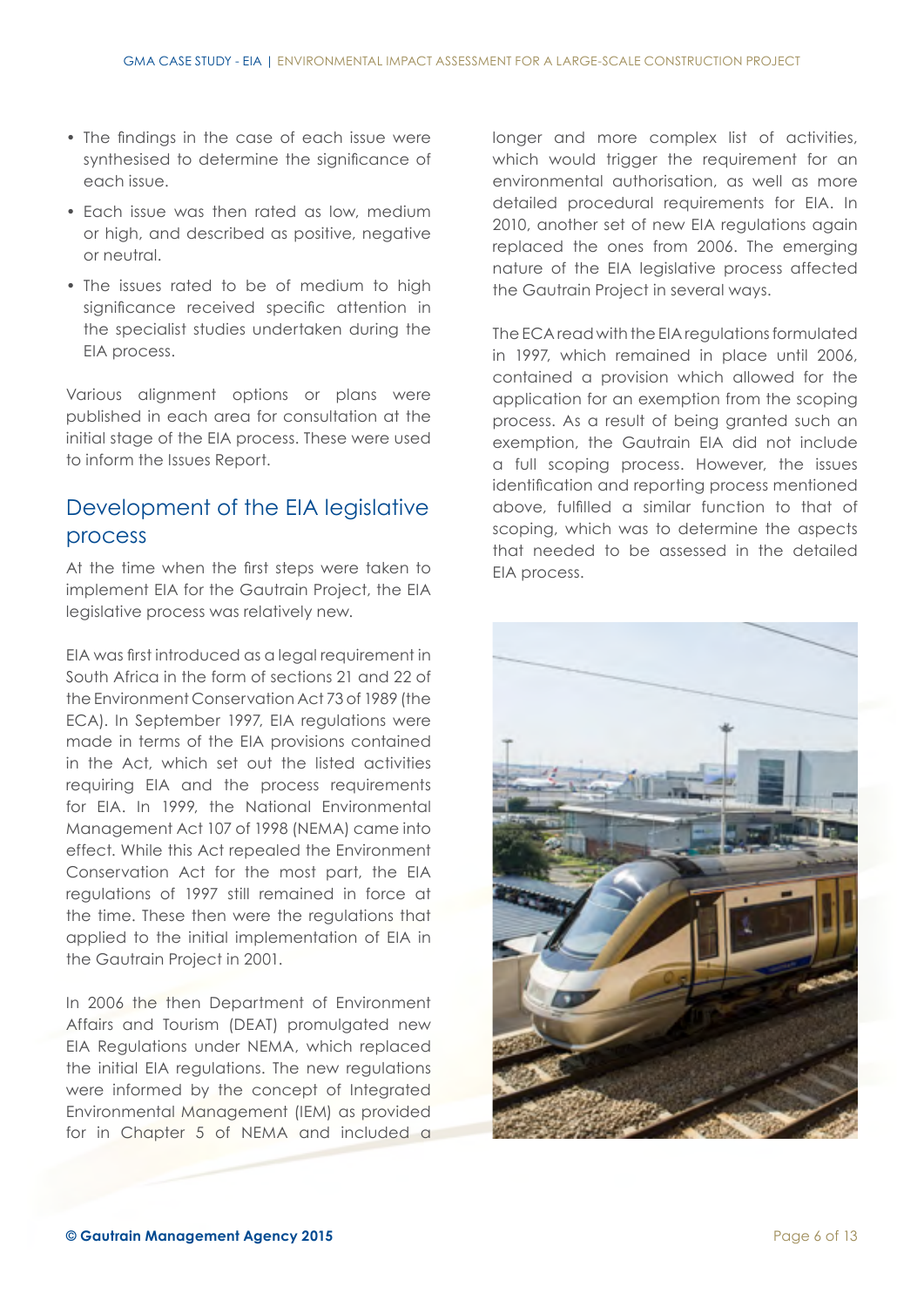

The 1997 EIA regulations did not make provision for Strategic Environmental Assessment (SEA), and this management tool has still not been incorporated into law in South Africa. The usefulness of SEA is similar to that of a scoping process, especially for large linear infrastructure development projects. SEA enables an identification of key issues and an assessment of the sustainability of overarching policies, plans, projects and/or programmes, which should then inform the nature of the detailed EIA studies. The EIA process undertaken for the Gautrain Project would have been better focused and more efficient if it was undertaken within the framework of a formal scoping process or a SEA. Opposition from some members of the public to the Project in principle may have been more effectively dealt with under a SEA process, leaving the EIA process to deal with the details of environmental impacts. The benefits of the Gautrain Project might have been better understood at an earlier stage, which could have strengthened public co-operation and participation.

The EIA regulations in terms of which the initial EIA for the Gautrain Project was undertaken suffered from a measure of inflexibility. For instance, as discussed in the next two sections, the EIA process for the Project was undertaken before a Concessionaire was appointed. The EIA applicant should ideally have been the

Concessionaire, as the private partner in the PPP. Instead, Gautrans, as the public partner, was the applicant. As a result, there were disputes about the responsibility for compliance with the authorisations issued as a result of the EIA work and the fact that the EIA authorisation was issued in the name of Gautrans. This problem could have been solved if the ECA, NEMA and the EIA regulations had made provision for a seamless transfer of environmental compliance responsibilities.

Implementing the heritage aspect of the EIA was complicated by the lack of clear regulations and policy guidelines in South Africa under the 1999 National Heritage Resources Act. It was not easy for the heritage specialists to clearly define the ambit of the heritage impact assessment undertaken for the Project, particularly in terms of interpreting and integrating heritage issues that overlapped with other specialist areas, such as visual, noise and vibration factors.

#### Timing of initial Gautrain EIA

The EIA process for the Gautrain Project was set in motion in 2001, long before the appointment of a preferred bidder in mid-2005, and at a stage when the Project was still in its early planning phase. When the time came for the Concessionaire to be appointed and for the development to begin, not all of the assessments done during the planning phase were applicable, due to changes in design of certain sections of the alignment. As a result, amendment applications had to be submitted to cover changes to many sections of the alignment. This was done in a phased manner for specific sections of the alignment.

Why was the EIA process introduced at such an early stage of the Project? The government was concerned that it would not be able to attract suitable bidders, especially international bidders with experience in rapid rail development, unless the EIA had been completed and environmental authorisation had been obtained. This decision had several far-reaching consequences.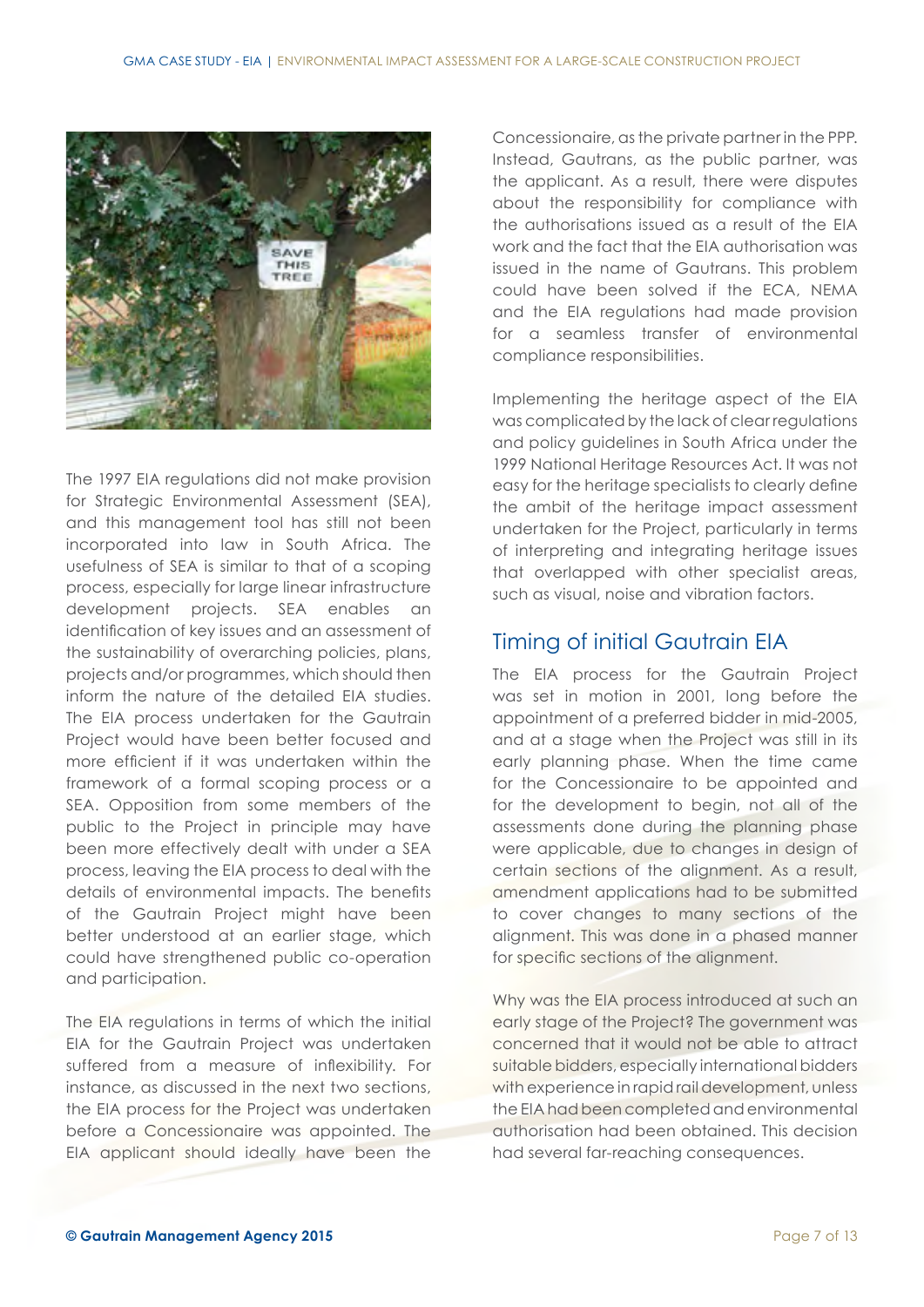#### Difficulties with the transfer of environmental compliance responsibility to the **Concessionaire**

Since the first phase of the EIA process was undertaken before the appointment of the Concessionaire, transferring the responsibility for environmental compliance with the authorisations became a contested issue.

In terms of the EIA regulations of 1997, an EIA process resulted in a Record of Decision (RoD). The RoD is an authorisation to proceed with the Project, based on the EIA undertaken and the specified conditions. The final Project RoD was issued by the Gauteng Department of Agriculture, Conservation and Environment (GDACE) to the Gauteng Department of Public Transport, Roads and Works (GDPTRW/Gautrans) as the applicant in April 2004, after various appeals had been considered. The Project RoD stipulated that the applicant should assume responsibility for compliance with the conditions of the RoD.

This situation persisted, after the appointment of the Concessionaire in 2005, when substantial changes were required to the route alignment. The changes necessitated amendments to



the 2004 Project RoD, which needed to be applied for in the name of Gautrans since it was the holder of the RoD. The amended route alignments were once again authorised in the name of Gautrans and not in the name of the Concessionaire.

Responsibility for compliance with the conditions of the amended RoDs subsequently became a contested issue between the applicant as the holder of the RoD authorisation and the Concessionaire as the party who is contractually responsible for environmental compliance on site.

The situation resulted in disputes and litigation between the public and private partners over the issue of accepting responsibility for compliance with the conditions of the RoDs.

#### The Concession Agreement

The uncertainty surrounding the transfer of environmental compliance responsibility to the Concessionaire was made worse by insufficient clarity regarding this issue in the Concession Agreement (CA). The roles and responsibilities around environmental compliance are not sufficiently clearly expressed in the CA. This compounded the conflicts between the government and the Concessionaire and led to a dispute resolution process in the form of an arbitration.

#### Frequent changes in the Gautrain route alignment and designs

The Project RoD issued in April 2004 was based on the envisaged Gautrain route alignment at the time. The route alignment was amended more than 13 times between 2004 and 2006, amounting to a realignment of almost the entire 80 km route. Certain of these amendments were major amendments, such as the Centurion alignment where the ground level alignment was moved onto a viaduct structure, and others entailed only minor amendments, such as slight changes in the underground tunnel alignment.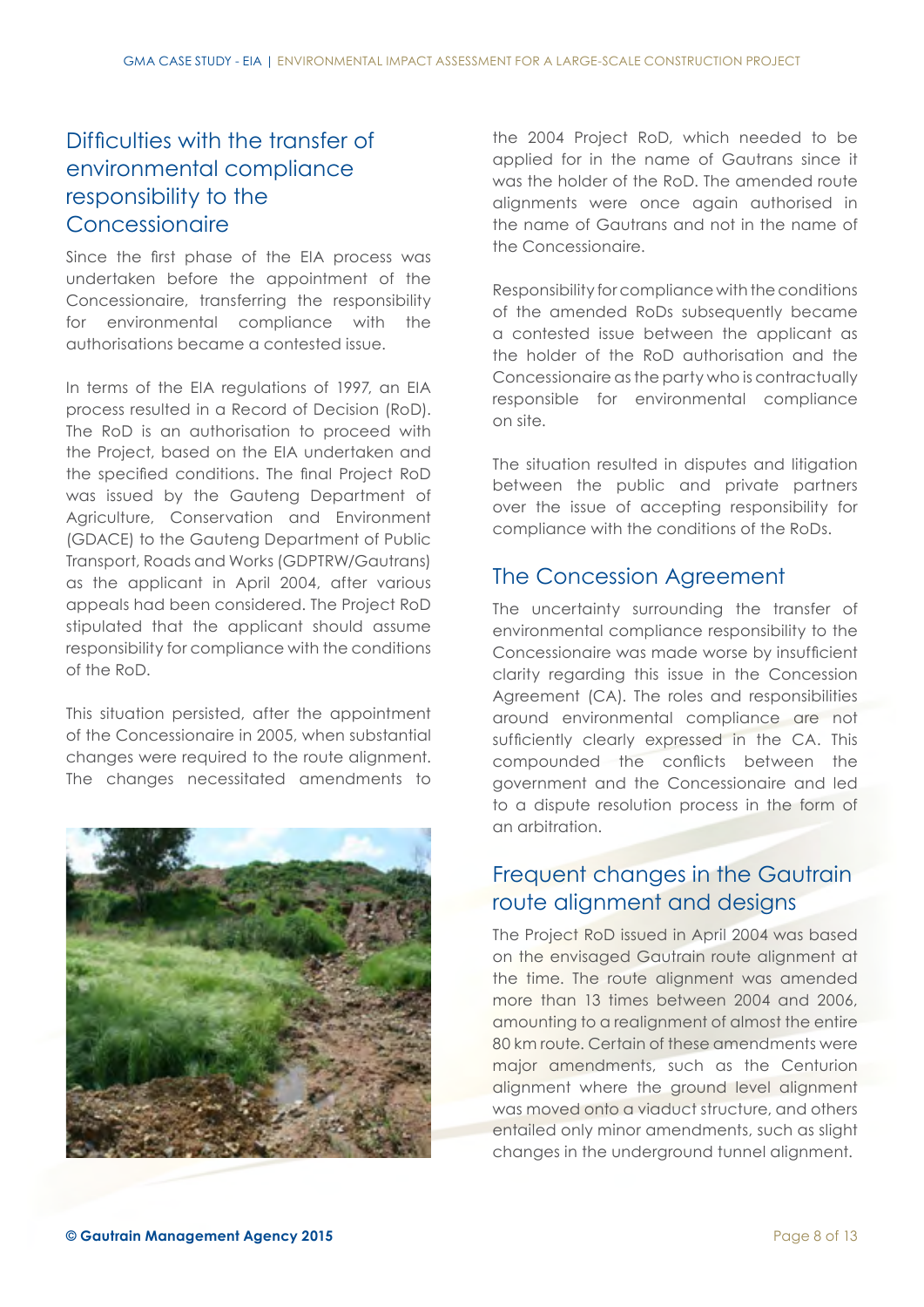### Comprehensive public participation process

All the individuals, companies and organisations that were affected by the impact of the Gautrain Project had to be consulted in order to assess the extent of the impact on them and to gain their comments and input on the proposed changes and impacts necessitated by the Project.

Public participation, also referred to as stakeholder involvement, is a legal EIA requirement.

The objectives of the public participation process are to:

- facilitate a focused public involvement and consultation process, aimed at enabling I&APs to provide input into the EIA process;
- investigate the concerns and route alignment alternatives raised by I&APs; and
- develop mitigation measures, based on the input from I&APs.

Impacts needed to be studied and assessed on biophysical and socio-economic aspects. One of the major impacts affecting the public was the need to acquire land for the Gautrain rail reserve. Over a thousand properties were affected, of which around 400 were occupied residential and commercial properties. The Land Acquisitions case study sets out the process of acquiring the land. In addition to the direct impact on private property, affected parties in adjacent properties voiced concerns over potential issues such as noise, vibration, property values and visual aspects.

The EIA consultation process, launched in January 2001, amounted to the biggest public participation process undertaken in South Africa and included numerous focus group meetings (in Muckleneuk alone 20 focus group meetings were held), public forums and consultations with private and public owners.



Potential I&APs were successfully identified by means of a Background Information Document (BID) that was compiled and distributed. Apart from information regarding the EIA process and the proposed Project, the BID contained a registration sheet which enabled I&APs to register their interest in the project. Throughout the EIA process, potential I&APs with an interest in the Project continued to be identified. Residents organisations, environmental interest groups and relevant authorities received special attention.

The consultation process enjoyed widespread media coverage. Advertisements and notifications of public meetings were placed in public places and in the national and regional press. In addition to formal advertising, press releases were issued to national, regional and local newspapers, journals and magazines, TV stations and community radio stations. A website (www.gautraineia.co.za) for the Gautrain EIA process was developed to provide and receive information on the EIA process. Interested and affected parties (I&APs) could register their interest in the project and the EIA on the website.

Gautrans appointed public participation specialists to assist with the public consultation process. The inputs from the public were taken seriously and implemented as far as possible. This reduced the potential for conflict.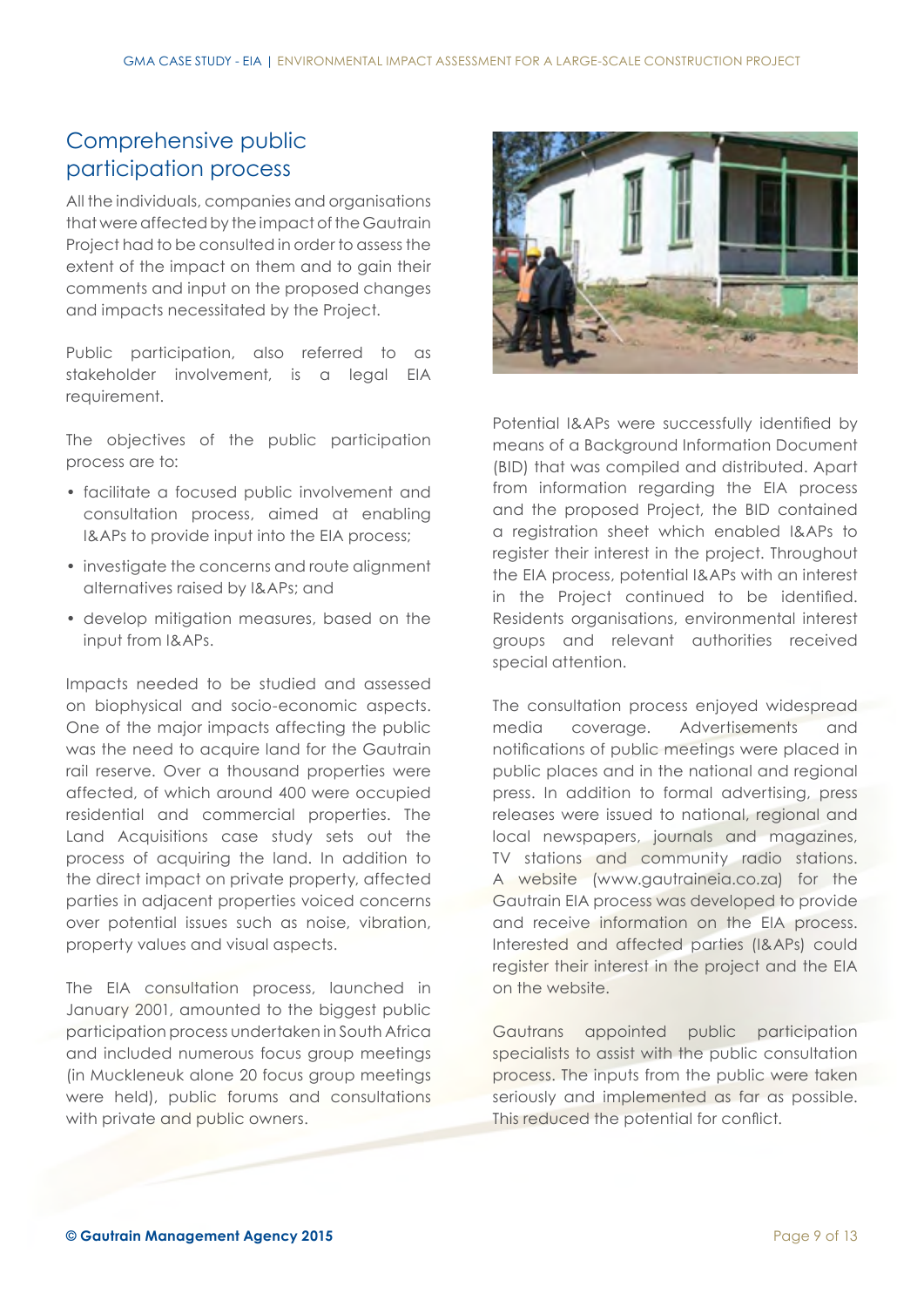For instance, in Sandton, the residents and businesses requested an underground alignment instead of the planned ground-level alignment. The underground alignment was then assessed in the environmental impact assessment phase and approved in the Project RoD. The Sandton stakeholders were for the most part satisfied, thanks to the successful consultation process. As a result the Sandton alignment did not lead to any litigation.

Over half of the reference alignments put forward to the public in the Issues Identification phase were amended following the input from affected communities. In addition to the Sandton alignment, changes to the alignments were also agreed to in Braamfontein, Midrand and Modderfontein. Lengthy discussions between public participants and design engineers and project planners contributed to the effectiveness of most of the focus group discussions.

Not all the inputs from the public could be implemented. This led to disputes and litigation as outlined in the section below.

The intensive public participation process contributed significantly to the success of the Gautrain Project, even though the EIA process had to be redone for the most part after 2005, given the route alignment and design changes that were introduced by the Concessionaire.

#### Disputes and litigation

Two types of disputes arose out of the EIA process: Disputes between Gautrans and the public participants, and disputes between the public and private partners in the PPP.

Disputes between Gautrans and the public participants resulted from differences over the route alignments of the Gautrain Project, following the comprehensive public participation process. Most of the differences were solved in that Gautrans accepted and implemented the proposals of the residents associations for alternative route alignments. Nevertheless, some of the differences resulted in disputes.

The Muckleneuk/Lukasrand Property Owners and Residents Association (MLPORA) objected to the ground-level alignment, proposing an underground alignment instead. Their proposal was supported by the heritage impact assessment, which found that a ground-level alignment would have a detrimental effect on certain heritage houses. It was clear that an underground alternative would result in the least environmental impact for this section of the line. Despite these findings, the Gautrain proponents decided not to accept the Muckleneuk proposal since an underground alignment would have been prohibitively expensive in this area. This resulted in disputes and litigation between Muckleneuk and Gautrans. The High Court found in favour of GDACE and Gautrans in the Muckleneuk Review Application where Muckleneuk was unsuccessful in its application to set aside the GDACE's RoD approving the alignment in Muckleneuk.

In addition to the Muckleneuk example, legal proceedings were also instituted by stakeholders in Centurion, Dunkeld and Modderfontein. The litigation was settled out of court with all three of these groups.

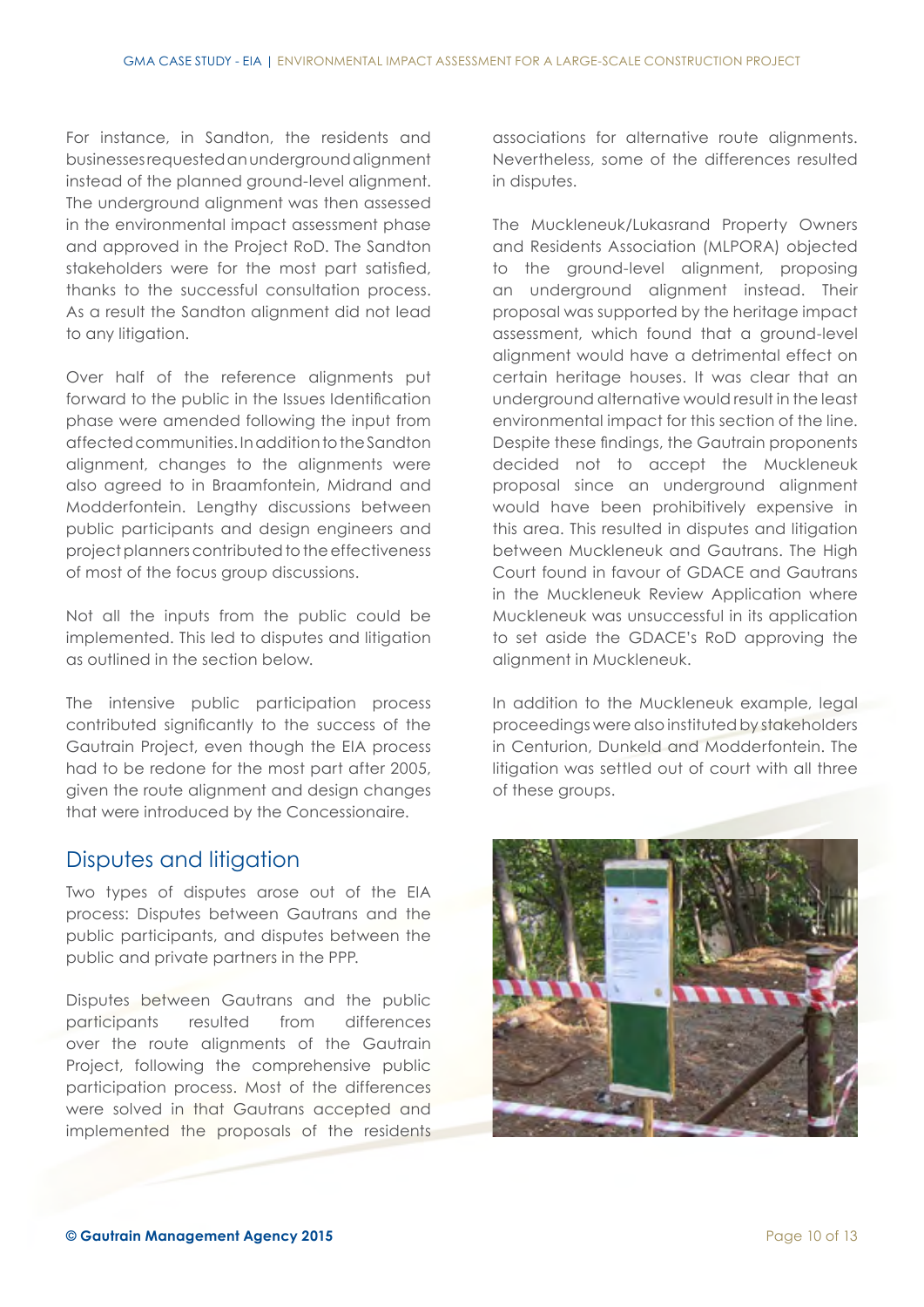As mentioned above, disputes between the public and private partners in the PPP ensued regarding the responsibility for compliance with the conditions of the RoDs on the part of the Concessionaire. Most of these disputes were resolved using an effective dispute management system, which is set out in the Dispute Management case study. Unresolved disputes resulted in litigation. The delay and disruption claim filed by Bombela against the Gauteng Provincial Government is a case in point.

#### Protracted EIA process and cost implications

As discussed earlier, the initial EIA process was implemented during the planning phase of the Gautrain Project from 2001 to 2003. As a result of the many route re-alignments and changes in design proposed by the Concessionaire, the EIA process had to be redone during the development phase of the Project and was only completed in 2009.

The protracted EIA process, spanning nearly eight years, had two major implications. The costs associated with the EIA process were much higher than originally anticipated. Certain EIA specialists contributing to the process, mostly those appointed by the Concessionaire, did not remain involved throughout the lengthy process, which gave rise to a lack of continuity in the contributions made by certain role players.



## **4. WHAT WE LEARNT**

#### What worked well?

Despite the many challenges, a thorough and legally compliant environmental impact assessment study was conducted for the Gautrain Project.

The complexity of the EIA process was successfully handled by appointing a team of environmental consultants, who divided the process into manageable steps and prioritised the EIA actions required.

Although the EIA legislative process was relatively new when the EIA for the Gautrain process was implemented in 2001, the legal team of environmental consultants ensured that the EIA process complied with the EIA legislation.

The timing of the initial EIA process posed a major challenge as highlighted in the case study. However, the decision to complete the EIA process before the appointment of the Concessionaire may very well have assisted in attracting suitable bidders.

The frequent changes in the Gautrain route alignment and designs posed a challenge, but the approach of conducting localised assessments of the alignments in specific areas as part of the amendment application process worked well.

The comprehensive public participation process contributed to the success of the EIA process. In the first instance, the public participation process functioned as a means of informing and gathering suggestions from the public, the authorities and other I&APs regarding the Gautrain Rapid Rail Link Project. Secondly, the public participation process resulted in improvements in the design of the Gautrain Project as a result of the inputs received from I&APs. Good relationship management and hands-on involvement of senior Gautrans management personnel, such as Mr Jack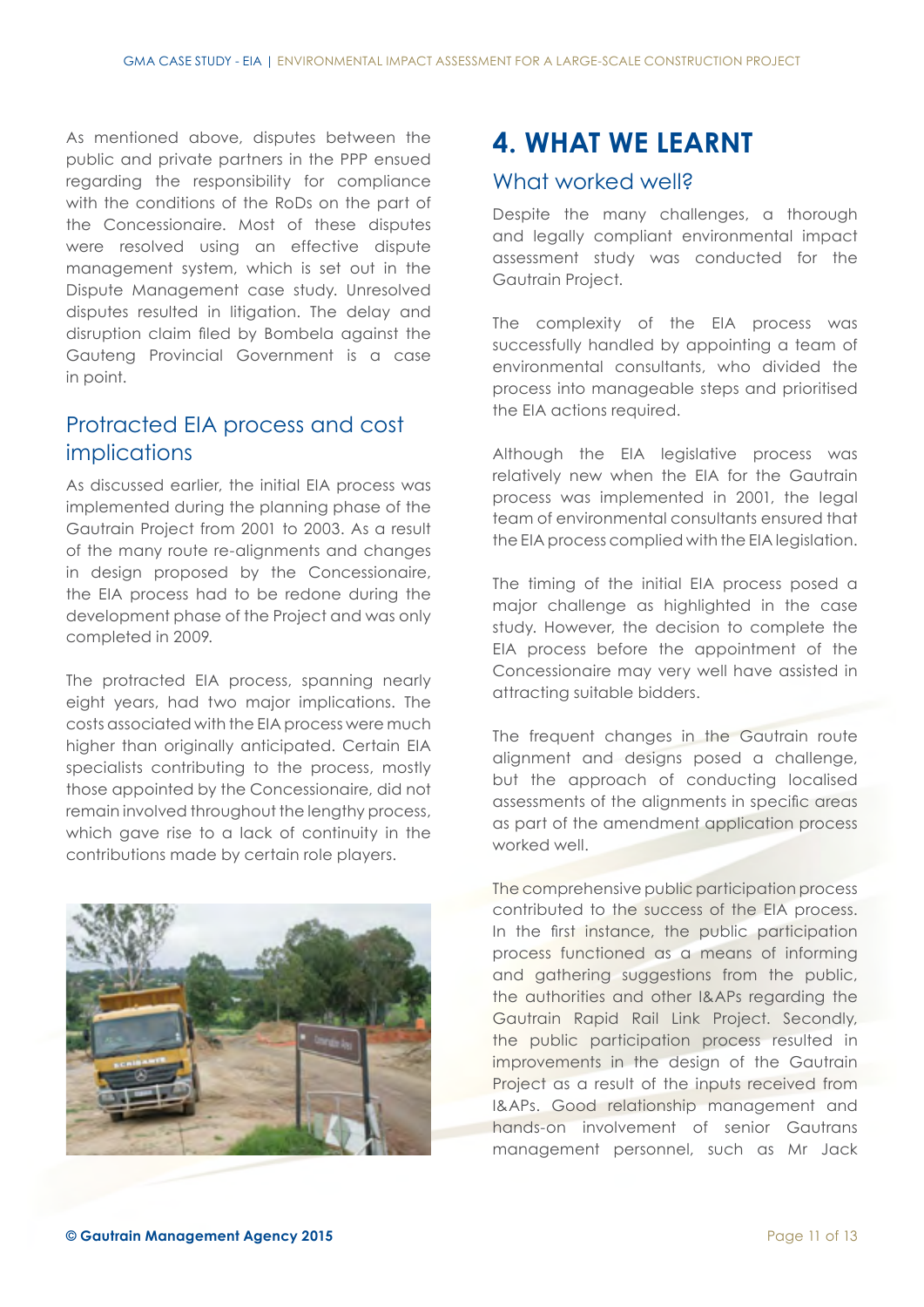van der Merwe and Mr Olaus van Zyl, proved to be key to the success of the EIA public participation process.

The disputes that arose during the course of the EIA process were well managed by means of a dispute resolution mechanism and committed relationship management. Many of the disputes did not lead to litigation and in some instances where litigation was initiated, the cases were settled out of court.

#### What did not work well?

If the EIA regulations had allowed for an SEA process, the EIA assessment process required for the Gautrain Project would have been more detailed and better focused. The lack of clear regulations and policy guidelines in South Africa under the 1999 National Heritage Resources Act complicated the implementation of the heritage assessment of the EIA. The ECA and EIA regulations did not at that time provide for a seamless transfer of environmental compliance responsibility from the initial applicant to the Concessionaire. This contributed to disputes between the public and private partners in the PPP.

The timing of the initial EIA process posed a major challenge. The decision by the government to implement the EIA process before the appointment of the Concessionaire meant that most of the EIA process had to be redone once the route alignments and designs had been completed by the Concessionaire. As a result, the responsibility for compliance with the conditions of the various RoDs became a contentious issue with the Concessionaire, and the EIA became a long-drawn out and costly process. This situation was compounded by a lack of clarity in the CA on the roles and responsibilities of the public and private partners on environmental compliance issues.